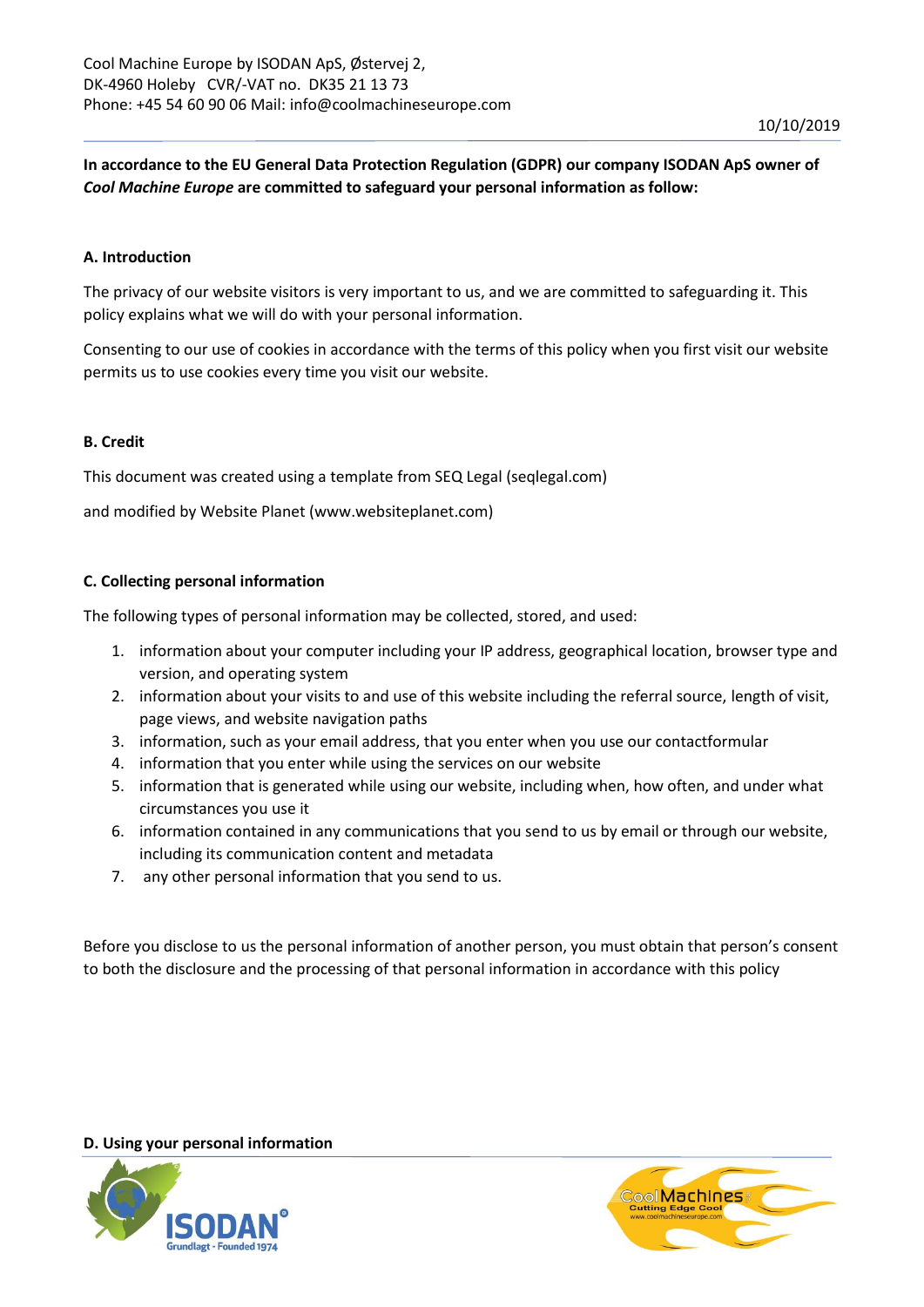Personal information submitted to us through our website will be used for the purposes specified in this policy or on the relevant pages of the website. We may use your personal information for the following:

- 1. administering our website and business
- 2. personalizing our website for you
- 3. enabling your use of the services available on our website
- 4. sending you goods purchased through our website
- 5. supplying services purchased through our website
- 6. sending statements, invoices, and payment reminders to you, and collecting payments from you
- 7. sending you non-marketing commercial communications
- 8. sending you email notifications that you have specifically requested
- 9. sending you our email newsletter, if you have requested it (you can inform us at any time if you no longer require the newsletter)
- 10. providing third parties with statistical information about our users (but those third parties will not be able to identify any individual user from that information)
- 11. dealing with inquiries and complaints made by or about you relating to our website
- 12. keeping our website secure and prevent fraud
- 13. verifying compliance with the terms and conditions governing the use of our website
- 14. other uses.

If you submit personal information for publication on our website, we will publish and otherwise use that information in accordance with the license you grant to us.

We will not, without your express consent, supply your personal information to any third party for their or any other third party's direct marketing.

# **E. Disclosing personal information**

We may disclose your personal information to any of our employees, insurers, professional advisers, agents, suppliers, or subcontractors as reasonably necessary for the purposes set out in this policy.

We may disclose your personal information to any member of our group of companies (this means our subsidiaries, our ultimate holding company and all its subsidiaries) as reasonably necessary for the purposes set out in this policy.

We may disclose your personal information:

- 1. to the extent that we are required to do so by law;
- 2. in connection with any ongoing or prospective legal proceedings;
- 3. in order to establish, exercise, or defend our legal rights (including providing information to others for the purposes of fraud prevention and reducing credit risk);



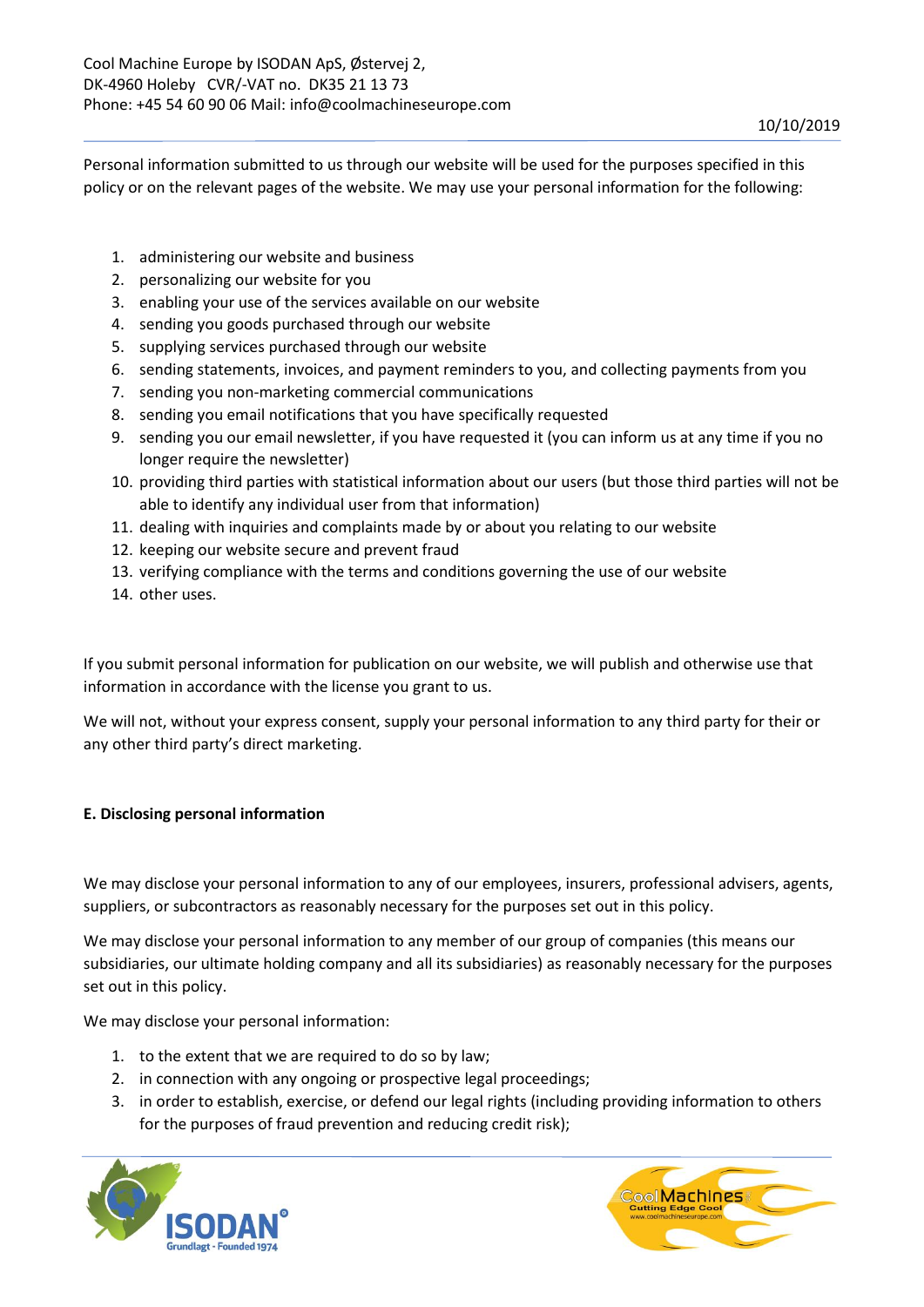- 4. to the purchaser (or prospective purchaser) of any business or asset that we are (or are contemplating) selling; and
- 5. to a court or other competent authority if, in our opinion, there is reasonable cause or we are compelled to do so under applicable law.

Except as provided in this policy, we will not provide your personal information to third parties.

## **F. International data transfers**

- 1. Information that we collect may be stored, processed in, and transferred between any of the countries in which we operate in order to enable us to use the information in accordance with this policy.
- 2. Information that we collect may be transferred to the following countries which do not have data protection laws equivalent to those in force in the European Union: Norway, Switzerland, Canada and USA.
- 3. Personal information that you publish on our website or submit for publication on our website may be available, via the internet, around the world. We cannot prevent the use or misuse of such information by others.

You expressly agree to the transfers of personal information described in this Section F.

## **G. Retaining personal information**

- 1. This Section G sets out our data retention policies and procedure, which are designed to help ensure that we comply with our legal obligations regarding the retention and deletion of personal information.
- 2. Personal information that we process for any purpose or purposes shall not be kept for longer than is necessary for that purpose or those purposes.
- 3. Without prejudice to article G-2, we will usually delete personal data falling within the categories set out below at the date/time set out below:
	- personal data type will be deleted after one year.

Notwithstanding the other provisions of this Section G, we will retain documents (including electronic documents) containing personal data:

- 1. to the extent that we are required to do so by law;
- 2. if we believe that the documents may be relevant to any ongoing or prospective legal proceedings; and
- 3. in order to establish, exercise, or defend our legal rights (including providing information to others for the purposes of fraud prevention and reducing credit risk).



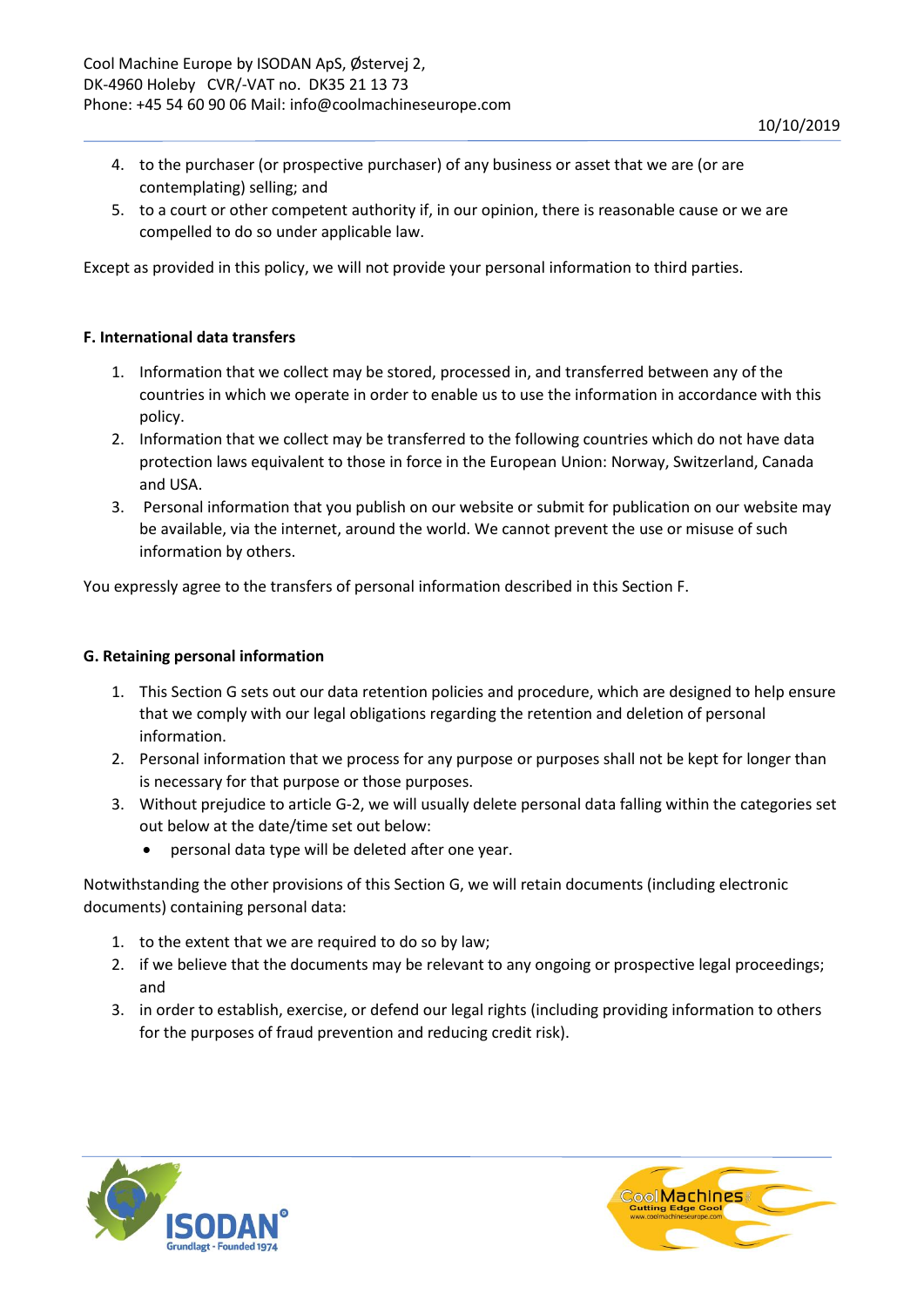## **H. Security of your personal information**

We will take reasonable technical and organizational precautions to prevent the loss, misuse, or alteration of your personal information.

We will store all the personal information you provide on our secure (password- and firewall-protected) servers.

You acknowledge that the transmission of information over the internet is inherently insecure, and we cannot guarantee the security of data sent over the internet.

#### **I. Amendments**

We may update this policy from time to time by publishing a new version on our website. You should check this page occasionally to ensure you understand any changes to this policy. We may notify you of changes to this policy by email.

#### **J. Your rights**

You may instruct us to provide you with any personal information we hold about you; provision of such information will be subject to the following:

• the supply of appropriate evidence of your identity for this purpose, we will usually accept a photocopy of your passport certified by a notary plus an original copy of a ID paper showing your current address.

We may withhold personal information that you request to the extent permitted by law.

You may instruct us at any time not to process your personal information for marketing purposes.

In practice, you will usually either expressly agree in advance to our use of your personal information for marketing purposes, or we will provide you with an opportunity to opt out of the use of your personal information for marketing purposes.

#### **K. Third party websites**

Our website includes hyperlinks to, and details of, third party websites. We have no control over, and are not responsible for, the privacy policies and practices of third parties.

#### **L. Updating information**

Please let us know if the personal information that we hold about you needs to be corrected or updated.